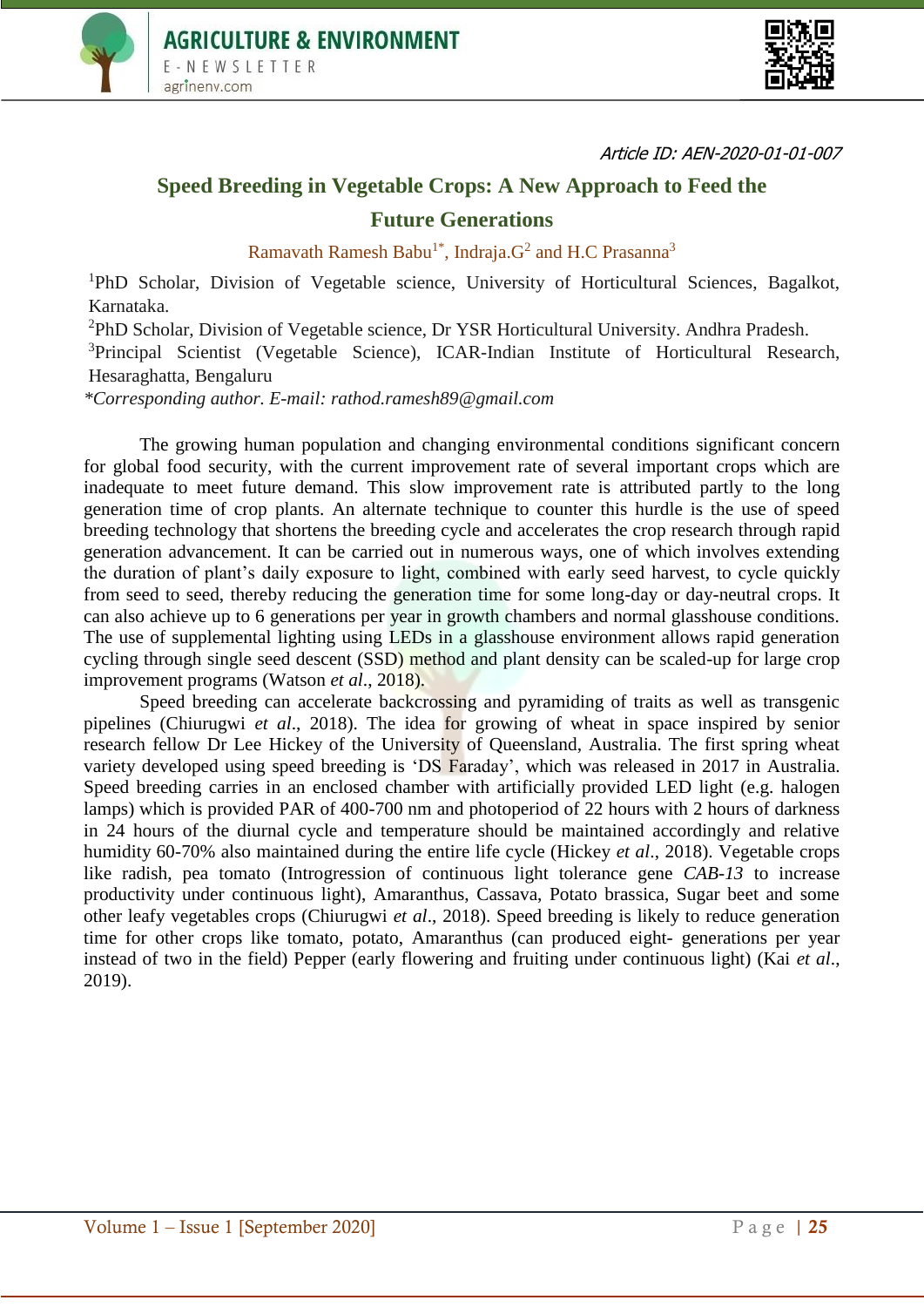## **AGRICULTURE & ENVIRONMENT**

E-NEWSLETTER agrinenv.com





History and evolution of speed breeding technology

**Principle:** The principle behind speed breeding is to use optimum light intensity (photoperiod) light quality, optimum temperature (varied accordingly crop to crop), and daylight length control (22 h light, 22<sup>o</sup>C at day/17<sup>o</sup>C at night with high light intensity) (Ghosh *et al.*, 2018) which leads to accelerate the rate of photosynthesis, stimulates early flowering, seed maturity, harvesting and ultimately shorten the generation time required for crop growth and development. Using speed breeding coupled with single seed descent is more commonly used for developing efficient breeding line and elite inbred line which can be exploited for the development of improved crop varieties in a shorter time, which is cheaper compared to the production of Di-haploids. Speed breeding is also used for gene insertion (common haplotypes) of distinct phenotypes followed by MAS of elite hybrid lines (Alahmad *et al*., 2018)

**Standard protocol, greenhouse design and set up-requirements for speed breeding:** To make successful approaches of speed breeding program a proper channel and set-up requirements are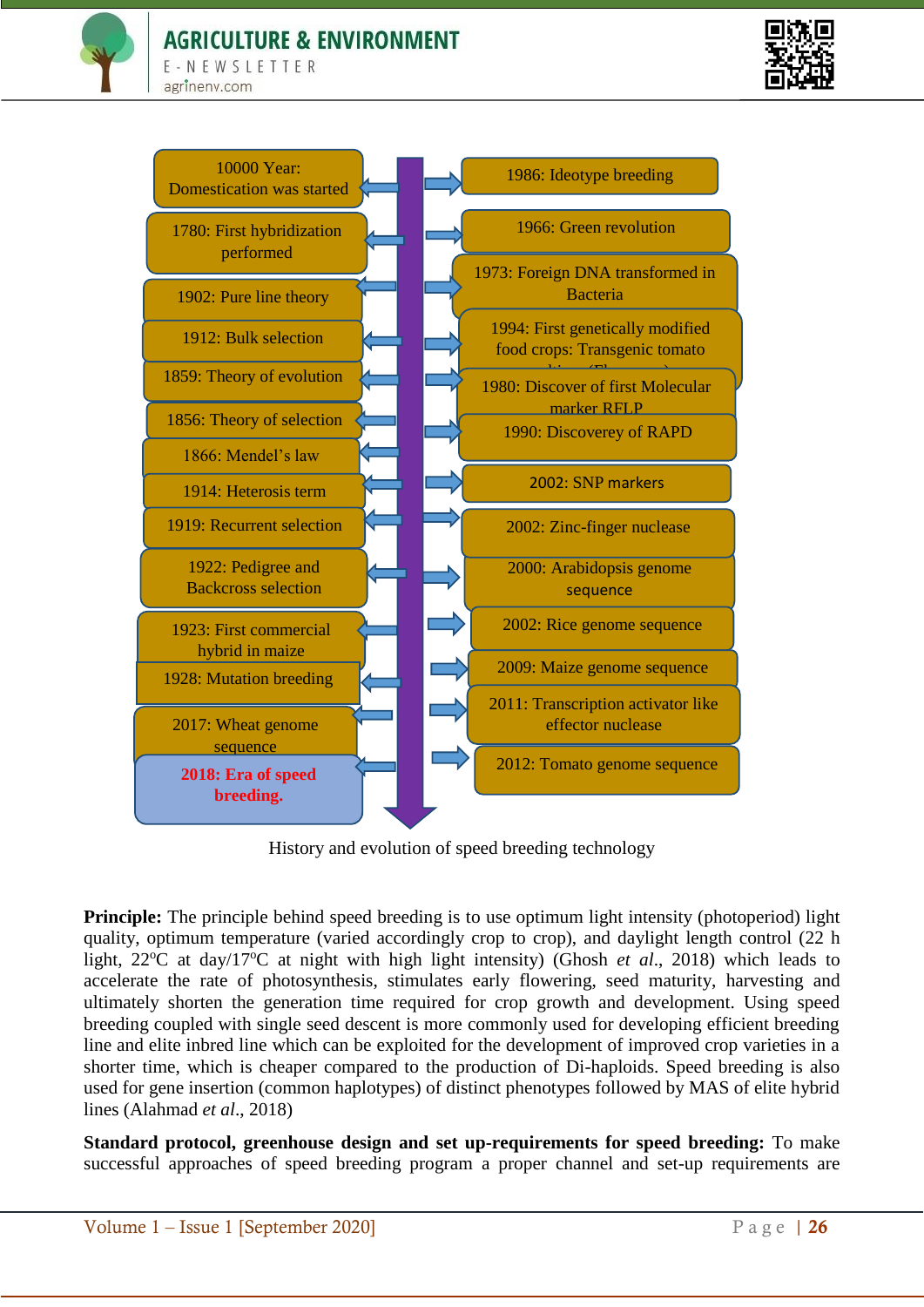



essential. Controlled green-house structure, the light requirements (Photoperiod), temperature, humidity and germplasm are necessary (Ahmar *et al*., 2020). Photoperiod (Light) requirement differs in different plant species because different plants respond differently with varying wave-length emitted by different lighting sources. Generally, light requirements covering PAR (400-700 nm) is more suitable for speed breeding with 22 hours of photoperiod. The optimum temperature should be maintained according to different plant species with specific growth stage (seedling germination, vegetative growth stage, flowering, fruiting, and fruit setting) with 60-70 % relative humidity (Chiurugwi *et al*., 2018). The following methods are employed for speed breeding program:

**(A)** Controlled environmental chamber speed breeding condition: This type of structure programmed is run up to 22-hour of photoperiod, with an optimum temperature of  $22^{\circ}$ C during the photoperiod, and about  $17^{\circ}$ C during the 2-hour dark period. An artificial photoperiod can be applied by a mixture of white LED bars (Valoya; 6 units per 3.67 m2), far- red LED lamps (Valoya; 12 units per 3.67 m2) and metal HQI lamps (Valoya; 32 units per 3.67 m2) and optimal light intensity should be adjusted to 360- 380 µmol  $m<sup>-2</sup>$  s<sup>-1</sup> (highest value after ramping) at bench height, where pots is planted on the bench. Generally, wheat, barley, amaranthus and pea are suited to model plant for speed breeding under controlled environmental conditions.

**(B)** Glasshouse speed breeding conditions: A temperature-controlled greenhouse is fitted and maintained at 17/22℃ optimum temperature regime, with sodium vapour lamps and 12 hours of turnover and 22-hour of photoperiod (Ghosh *et al*., 2018). Light intensity is maintained as 440-650  $\mu$ mol m<sup>-2</sup> s<sup>-1</sup> at adult plant height (approximately 45 cm above the bench height).

**(C)** Homemade growth room design for low-cost speed breeding: A homemade structure about 3 m x 3 m x 3 m with insulated sandwich panelling and fitted lighting equipment about 7 LB-8 LED lightboxes (1 lightbox per 0.65 m2) from Grow Candy (www.growcandy.com). Light quantity and quality about PAR at bench height ranged from 210-260  $\mu$  mol m<sup>-2</sup> s<sup>-1</sup> and at 50 cm above the pot from 340-590 µmol m<sup>-2</sup> s<sup>-1</sup>. The lights were situated at a height of 140 cm above the bench. In this type of structure the room can accommodate 90 pots of 8" diameter and 5 L volume are maintained at this kind of structure.

**Application and constraint of speed breeding in vegetable improvement:** Speed breeding can accelerate the rapid generation and develop the breeding population. Mobini *et al*., (2016) recorded and reported rapid development of mapping population in pea, mutation studied, fast-forwarding genetic trait, faster and better phenotyping. Watson *et al*., (2018) recorded that the phenotypes associated with the EMS- induced mutation of the awn suppressor B1 locus 9 and the green revolution reduced height gene (Rht) in wheat could be accurately recapitulated, encapsulated in the controlled green-house condition. Marker- assisted selection coupled with speed breeding provides a flexible platform to rapid introgression of the desired gene for targeted trait having resistance to biotic and abiotic stress and pyramiding could help the development of multiple disease resistance cultivars in different cereals and vegetable crops.

**Speed breeding has some following limitations** eg., applicable speed breeding protocol in various vegetable crops are not yet developed. (A) Most vegetables are long day and day-neutral plants hence, continuous light can accelerate the genetic gain and breeding cycle but, short day plant required limited photoperiod for their growth and development which limits the application of speed breeding for improvement short day vegetable crops. Speed breeding is more straight forward and easier implementation in long day and day-neutral types than short-day plant, but Lee Hickey *et al*., (2018) have been standardized speed breeding protocol for some short-day plants like millet, sorghum etc, but not in any vegetable crop yet been developed. (B) Different phenotyping: speed breeding accelerates rapid cycling and shorten generation time further early harvest of immature seed